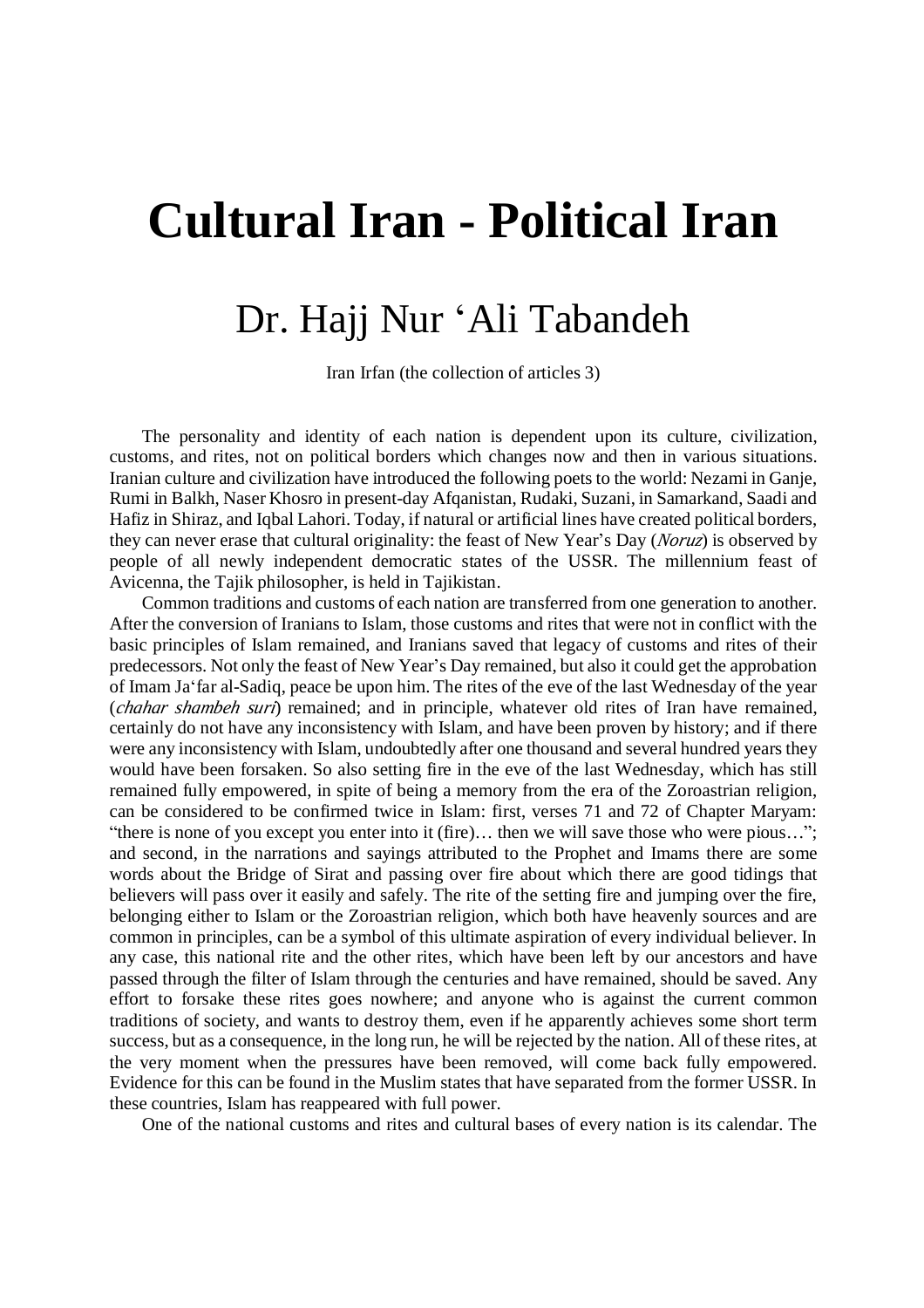days of rejoicing and mourning which are determined according to a calendar are deeply rooted customs and rites, which have been transferred through the centuries from one generation to the next. Hereby the feast of New Year's Day—the memento of ancient Jamshid—has such a magnificence that it has captured the feelings and sentiments of all cultural Iranians (residing in Iran, Afghanistan, Azerbaijan, Iraq, Tajikistan,…) including Muslims, Zoroastrians, Christians, Jews and others.

The New Year's Day is that very first day of Farvardin, or in other words the first day of Aries. If the transition of the Sun to Aries is before noon, it will be on that day, and if it is after noon, the next day will be considered as the first day of Farvardin. This year the time of the transition in Tehran was before noon on Wednesday, so Wednesday was the first of Farvardin. In the countries further east than Iran, which have totally or mostly a common culture with us (and even in the eastern most cities in Iran like Khaf, Torbat Jaam, Sarakhs, Zabol, …) the time of the transition was in the afternoon, so their feast was on Thursday; but since the times are conventional, they took reference the meridian of Tehran, which is the center.

The basis of the solar year is one complete rotation of the earth around the Sun, or, according to the belief of the ancients, one complete rotation of the sun around the earth; but in the Iranian calendar before, and for a long time after Islam, calculation of the year was not correct, and so the calendar and solar year was not in accordance with the rotation—according to the belief of the ancients—of the sun; and therefore the feast of New Year's Day and Farvardin did not occur at a fixed time. Khayyam*,* the illustrious Iranian philosopher, mathematician, and astronomer, who died in the year of the Hegira 515 or 517 (AD 1137 or 1139), reformed the then current calendar with accurate calculations, and in the name of Sultan Jalal al-Din, called it the Jalalian Calendar, which from that time on in all cultural Iran became common. Countries like Afghanistan, the Qafqaz region, Turkey, Iraq, Tajikistan, and most newly-freed-from-old-USSR states, celebrate the New Year's Day according to this calendar and attach particular importance to it.

In Afghanistan, months of the year are also solar months, but instead of the name of the month, they use the name of the related zodiac: Aries, Taurus, Gemini,…. Though the USSR made lots of efforts to efface the principles of the nationalities of its dependent Muslim states and give them a new nationality which it wanted to make, to be called the Soviet nation, and in this direction even changed their calendar, nonetheless, it did not become successful, and its invented nationality was not realized. The beliefs and traditions of these states remained like embers hidden under ashes and the breakdown of the USSR was like the blowing of the wind that caused the ashes to be removed. There was a completely reasonable hope that these countries would become coordinated with their cultural brother, present-day Iran, and they all would be associated to foster the mother culture; but unfortunately this did not happen, on the contrary that very brief interest which was expressed by them at first disappeared; and they kept aloof more from us and this matter touches the national and religious feelings of every Iranian.

Two important points that are helpful toward cultural unity are equal calendar and equal alphabet. It is the duty of us Iranians to save these brothers from the remainder of mental bondage to the USSR and help them back in their mother culture's arms. Today, since politics and political borders rule over all matters, if we insist on calling Khayyam, Avicenna, Abu Rayhan, Najm-al-Din Kobra, Iranian, in the minds of listeners this word, Iranian, is interpreted as political Iran and causes a reciprocal bigotry. It should be understood that these great ones belong to all of us and to cultural Iran and not to Iran with political borders.

About the Christian calendar there is this story that several centuries after Khayyam, Pope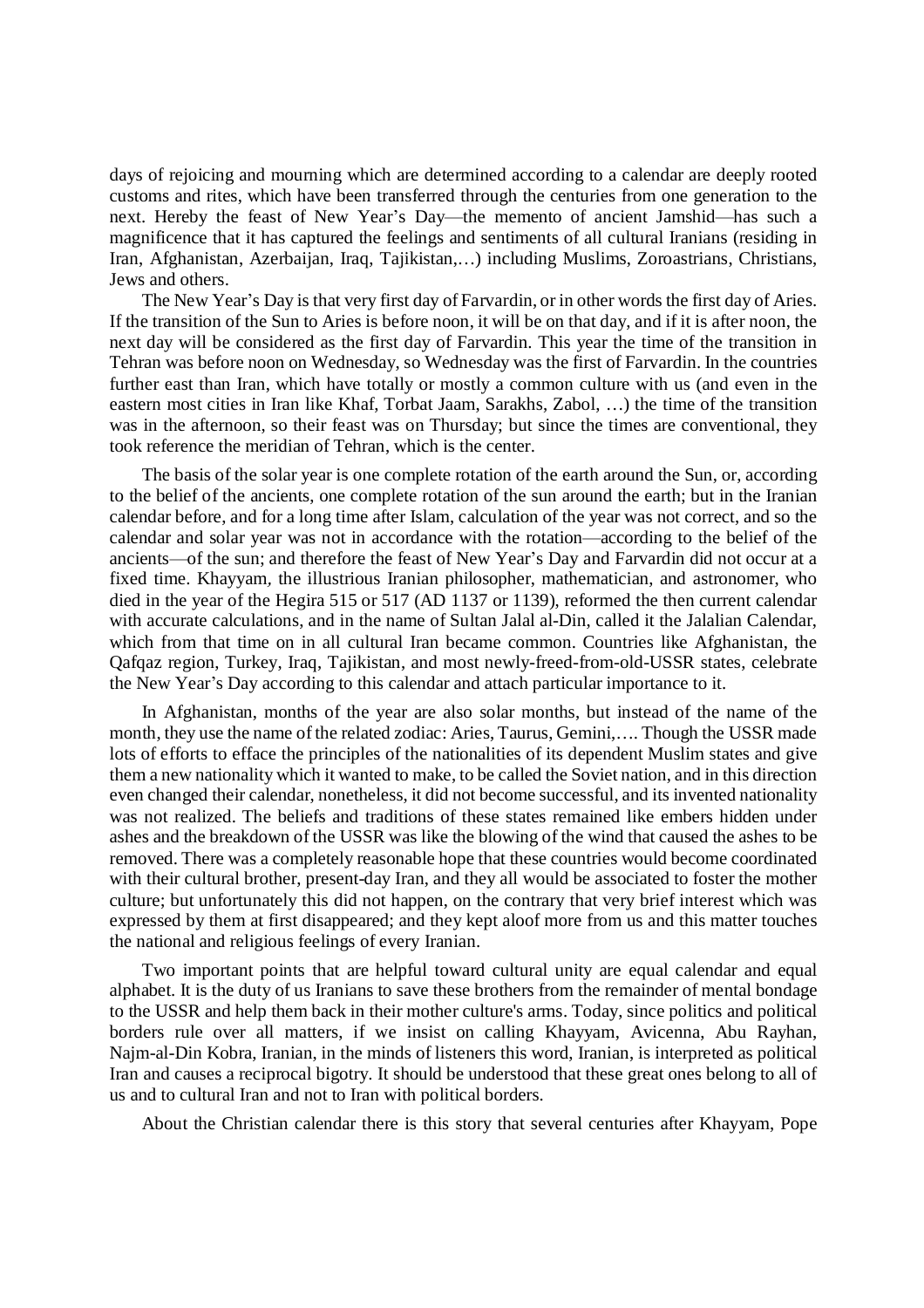Gregory XIII (d. AD 1585 /AH 963) appointed a board to reform the [Julian] calendar and this board reformed the calendar as Khayyam had done. They either didn't have any news about the work done by Khayyam several centuries earlier, or out of bigotry they didn't mention his name; and they called their own reform the Gregorian calendar that is still used.

Khayyam, though from Neishapur, actually belonged to the civilization and the culture of the Islamic society of those days and it was for this reason that his reform became common in the whole realm of cultural Iran of that day. One should recommend to these brothers and members of the society of cultural Iran that they abandon the Christian calendar, and reestablish Prophet Muhammed's Hegira as the origin of history, and use Khayyam's reformed calendar with the months of that calendar (Farvardin, Ordibehesht, Khordad… or Aries, Taurus, Gemini …).

In order to remove the illusion of bigotry of nations within political borders, and so that it is not imagined that Tehran is after political supremacy, and so these brothers do not think that after having been delivered from the dominance of the USSR now Iran (politically) aims to hunt them, to specify the first of Farvardin, we should not take the meridian of Tehran as the reference point, and in honor of Khayyam and to glorify him in Iran and all neighboring countries, the meridian of Nishapur should be used.

Another important thing is alphabet and after it the status of the language. I remember during days of my being a student in Paris, I had a discussion with a Turkish student, who called Mawlavi (Rumi) a Turkish poet. In response I said: "a personage of the stature of Mawlavi belongs to the world; but aside from this matter, if you answer some questions of mine then I will ask you to which nation Mawlavi belongs." I asked: "The mausoleum of Mawlavi is in Konya. In the inscriptions of his mausoleum there are some words, can you read those inscriptions?" He answered: "Ataturk changed our alphabet and since those inscription are in the old alphabet I can't read them." I said: "But I can read them," and I continued and said: "In museums there are the drafts of some of Mawlavi's works in his own handwriting. Can you read them?" He answered: "For the same mentioned reason I can't read them." I said: "But I can read them. And dispensing with these two responses of yours I place the blame on Ataturk's shoulders who with the compulsory change of the alphabet, separated you from your past. But I as a sign of gratitude for this gift that I can read Mawlavi's handwriting, I am thankful for God's favor that if Mawlavi's writings and poems were read I could understand their meanings and I myself can write them. But do you understand their meanings?" He answered: "No." Finally I said: "Now you yourself say, was Mawlavi Iranian or Turkish?" At this point thestudent became silent.

Something like all or part of this conversation can be held with our cultural brothers freed from the former USSR. The millennium feast of Avicenna, as a Tajik philosopher, is celebrated, but Tajiks can not read his works. Are Nezami Ganjavi's works read in Ganje? Are Rudaki's works readable in Samarkand and Bukhara? For the honor of their erstwhile citizens, they should now do something so that they can read and understand them. In dealing with these nations we should not show bigotry in calling these well-known people Iranians; since it will cause their mutual bigotry and with mutual bigotry it will never be possible to foster unity; rather, they should be encouraged to read these great works.

Unfortunately, in political dealings with these governments and nations, less attention has been paid to their nationality, which is common. Islam cannot be the base for such a program and mission, because, firstly, since the government of Iran considers Islam as the basis of its legitimacy and considers itself the single supporter and missionary of Islam, this attitude has caused the